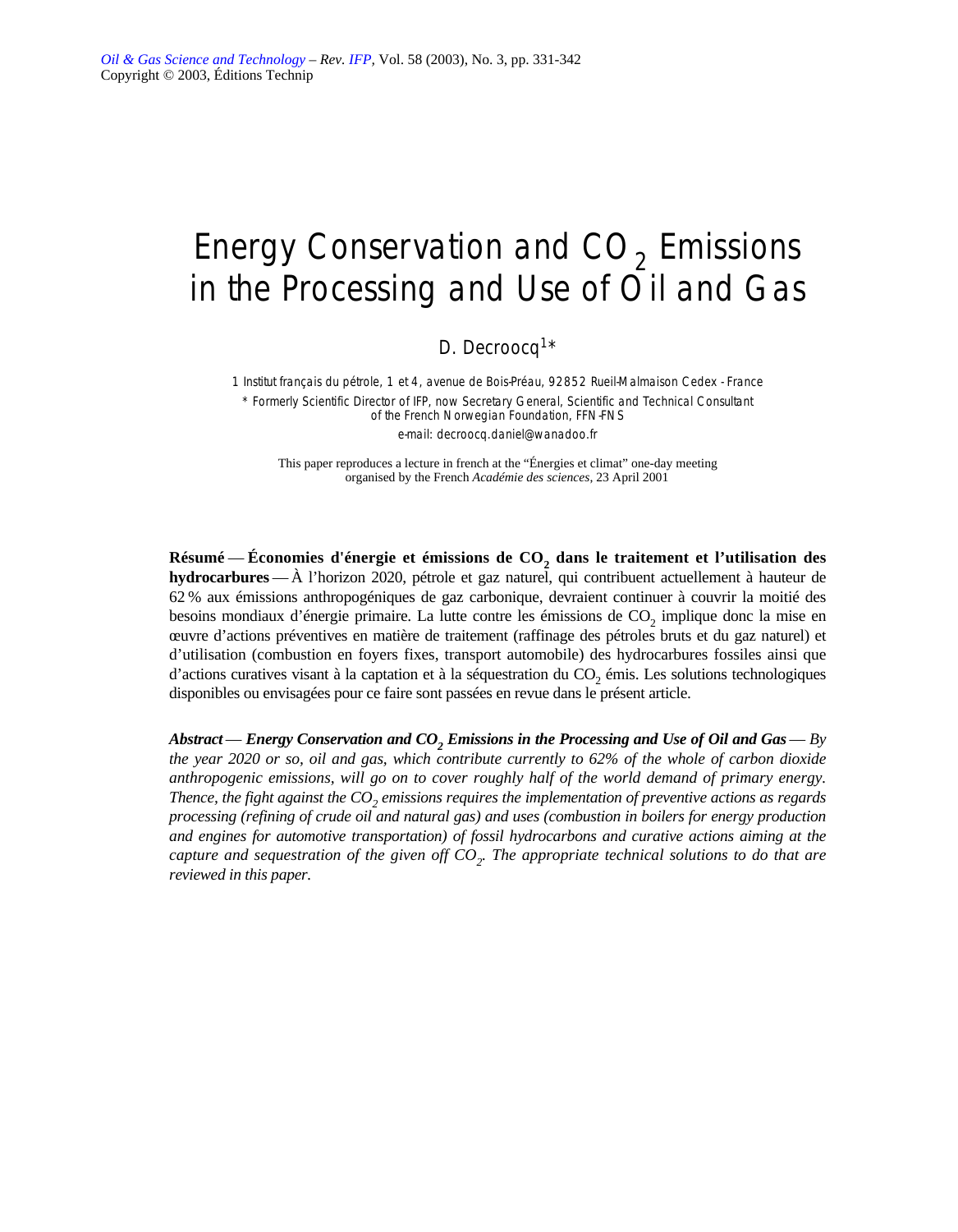## **INTRODUCTION**

Oil and natural gas which, in 1973, during the first oil shock, covered 69% of world primary energy demand, are likely to continue to play a major role in the coming decades [1, 2]. According to the prospects identified at the last World Energy Conference, world energy demand, rising steadily since 1960, driven by demographic growth and accelerated industrialization, could range from 11.5 to 13.6 billion tons (Gt) oil equivalent (toe) in 2020, compared with 8.5 in 1998 and 5.6 in 1973. Hydrocarbons, at the rate of 27% for oil and 24% for natural gas, will still account for 51% of world primary energy supply in 2020 *(Fig. 1)*, while the fraction consumed for uses in which oil is not readily replaceable will reach 80% on this date [3]. At present, the combustion of oil and natural gas accounts for 62% of anthropogenic carbon dioxide emissions, which, after weighting for the radiative power of the gases concerned  $(CO<sub>2</sub>, CH<sub>4</sub>, N<sub>2</sub>O, halogenated)$ derivatives of carbon), are responsible for 64% of the corresponding greenhouse effect. The Kyoto Protocol imposes on the industrialized countries a 5.2% reduction in their carbon dioxide emissions from the 1990 level, over the 2008-2012 period. In consequence, the oil and gas industry must assume its share of the efforts made to achieve this. The fight against carbon dioxide emissions throughout the chain of processing and use of oil and gas implies the implementation of a goal oriented policy of preventive measures of energy conservation, higher energy efficiencies and reliance on new technological systems offering an economically viable alternative to the conventional use of fossil energies [4].

These preventive measures must naturally be supplemented with a set of curative measures aimed at the capture and sequestration of the carbon dioxide released.

This discussion, which cannot claim to be exhaustive, attempts to highlight a number of salient aspects of this problem.

# **1 CRUDE OIL REFINING AND HYDROGEN PRODUCTION [5]**

The major trends which in recent years have characterized the evolution of the petroleum products market are likely to persist in the coming decade. At the quantitative level, we are witnessing the continued growth of the motor fuels market, essentially in favor of diesel oil and kerosene, whose annual consumption should reach growth rates of 3 to 4% worldwide.

A consequence of intensified dieselization of automotive vehicles in circulation, at least in Europe because the North American market is undeniably more stable, the diesel oil/gasoline ratio will clearly rise, raising the problem of a sufficient availability of middle distillates leaving the refinery.

On the whole, the consumption of petroleum products intended for transportation requirements will climb to significantly over half of total crude oil consumption by the 2020 horizon.

At the same time, the market for home heating oil and heavy fuel oils is steadily declining, displaced particularly by



Figure 1

World demand for primary energy (1973-2020).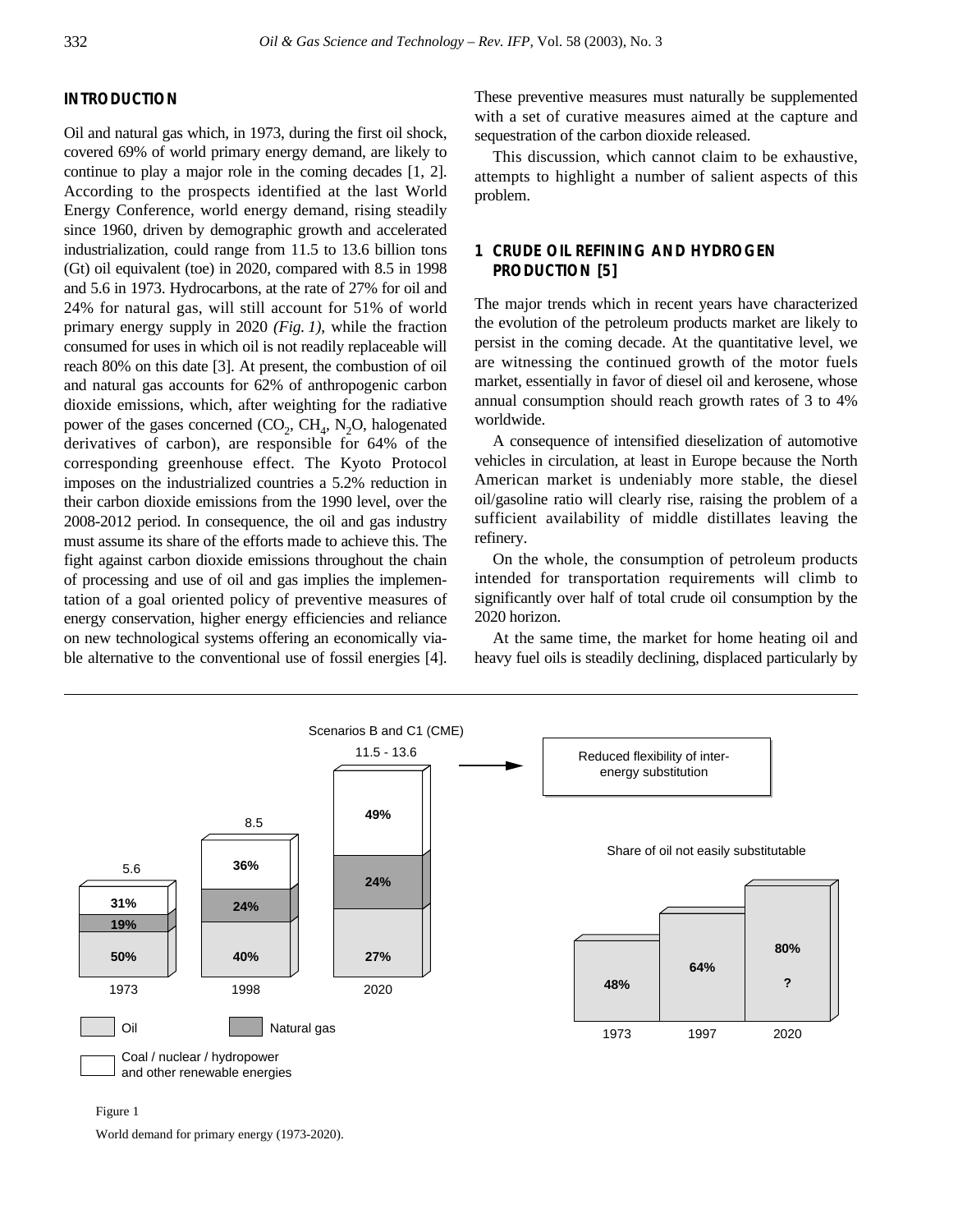natural gas and renewable energies for heating, power generation, and energy supply to the industry [5, 6].

This drastic change in the use of oil in favor of transportation and, to a lesser extent, petrochemicals, durably affects the distribution of demand between light cuts, middle distillates and heavy cuts *(Fig. 2)* which in 2020 will account for no more than 10% of the world crude oil consumption.

At the qualitative level, environmental concerns and the resulting severization of the specifications of petroleum



*Source: IFP/DSEP.*

#### Figure 2

World market trends of petroleum products - Evolution of the demand structure (in weight %).

products, are also factors in the major evolution of refining [7]. In the United States, 30 ppm of sulfur in motor fuels seems to be the maximum admissible limit, while the future of oxygenated compounds, like methyl tert-butyl ether (MTBE), as base stocks for gasoline blends, appears uncertain, due to their high solubility in water and their low natural attenuation, in the wake of the Californian regulation that bans their incorporation from the end of 2002.

In Europe, by the 2005 horizon, the maximum sulfur contents of gasoline and diesel oil will be set at 50 ppm *(Table 1)*, the maximum aromatics content in gasoline at 35% but many uncertainties still prevail concerning the olefins content in gasoline (less than 10% in 2010?) and polyaromatics in diesel oil (less than 2% in 2010?). The results of the work done in the Auto-Oil I and II research programs of the European Union are likely to shore up the standards to be adopted but an increase in the cetane demand, the decrease in polycyclic aromatic hydrocarbons (PAH) and final distillation point, if not yet quantified definitively for diesel oil, are already planned and will have a major impact on refining techniques *(Table 1)*.

These quantitative and qualitative changes in the petroleum products market, added to potential variations in the types of crude processed, condition the outcome of the refining schemes and units *(Fig. 3)*, a process initiated in the early 1980s.

In this context, the 2010-2020 refining scheme will hence chiefly focus on reducing the already steadily declining



Figure 3 2010-2020 refining scheme.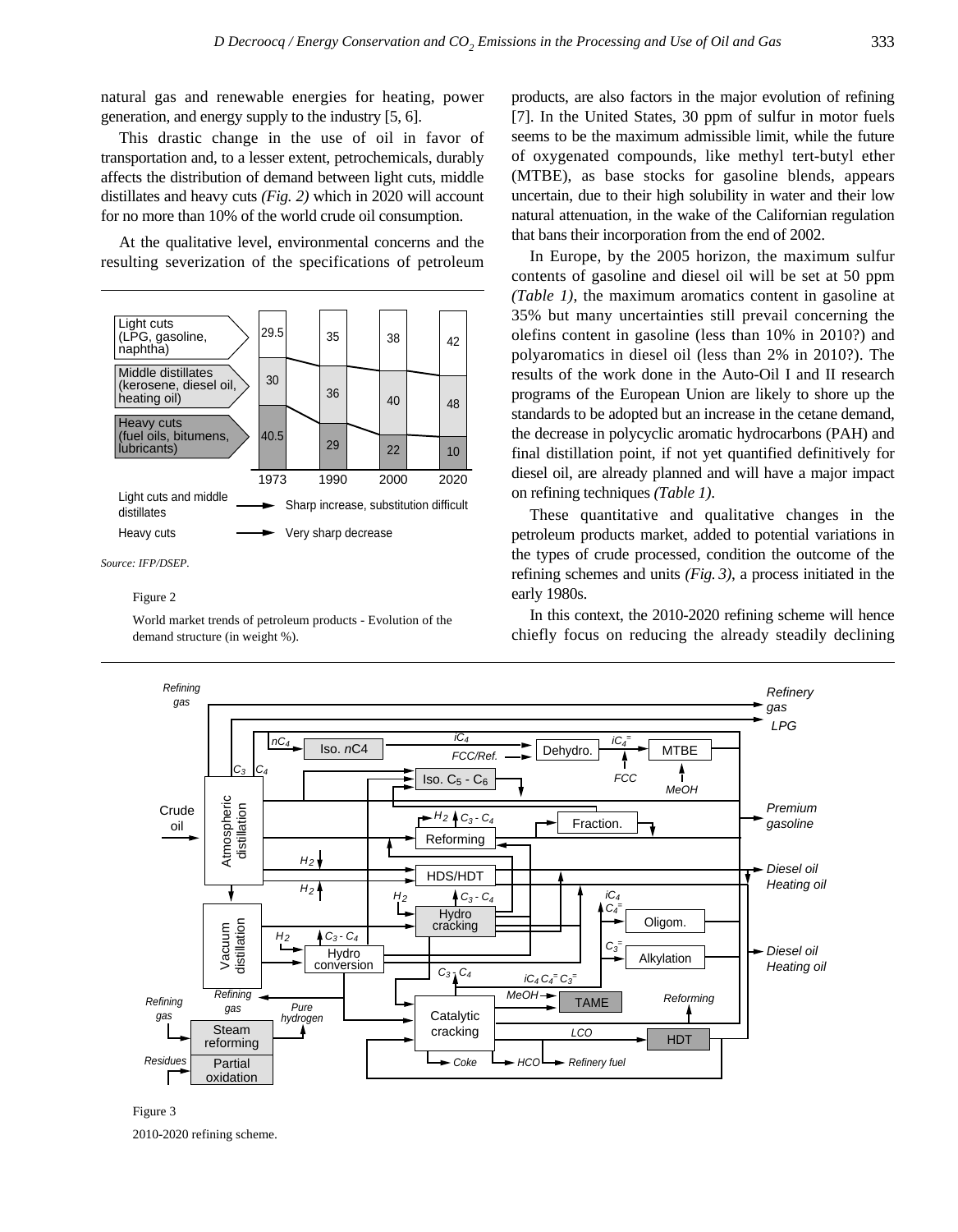TABLE 1

Evolution of the gasoline and diesel fuel specifications in the European Union

| Gasoline       | 1996          | 2005       | 2010?       |
|----------------|---------------|------------|-------------|
| Sulfur         | $500$ ppm     | 50 ppm     | $<$ 30 ppm  |
| <b>Benzene</b> | 5%            | $1\%$      | $< 1\%$     |
| Aromatics      | Not specified | 35%        | $< 30\%$    |
| Olefins        | Not specified | 8 to 18%   | < 10%       |
| Diesel oil     | 1996          | 2005       | 2010?       |
| Sulfur         | $500$ ppm     | $50$ ppm   | $10-30$ ppm |
| Cetane         | 49            | 51 to 55   | > 55        |
| Polyaromatics  | Not specified | 11 to 2%   | $1 - 2%$    |
| Density        | 860           | 845 to 820 | < 840       |
| T 95% (°C)     | 370           | 340 to 360 | < 340       |

*Source: IFP Refining/Petrochemistry Seminar 1999.*

production of heavy fuel oils, as well as the production of motor fuels with ceaselessly improved performance. This is the concept of the no fuel refinery only producing light cuts and middle distillates for traction/propulsion and petrochemicals thanks to the conventional conversion of vacuum distillates and the deep conversion of surplus heavy residues from atmospheric distillation and vacuum distillation *(Fig. 3)*.

These transformations entail a more or less complex combination of conversion and separation processes operating with carbon removal (coking, deasphalting, catalytic cracking), with the addition of hydrogen (converting hydrotreating, hydrocracking) or gasification (partial oxidation with production of hydrogen or synthesis gas).

Motor fuel reformulation [8, 9] makes use of numerous base stocks obtained by a wide range of processes *(Fig. 3)*. However, the most conventional, like alkylbenzene rich reformate obtained by aromatization (catalytic reforming) of heavy naphthas from straight-run distillation, catalytic cracked gasoline, rich in olefins, and oxygenated compounds (MTBE) are liable to find their relative importance decline due to their environmental impact. By way of compensation, this will lead for gasoline production to a stronger presence in the refining schemes of the future *(Fig. 3)* of units for the isomerization of light gasolines, the alkylation of light olefins by isobutene, the oligomerization/hydrogenation of olefins and, to satisfy the new sulfur content specifications, the deep hydrodesulfurization of catalytic cracked gasolines. Similarly, the production of low sulfur and high cetane diesels will require units offering deep hydrodesulfurization and hydrogenation of aromatic components. Reliance on top grade synthetic base stocks (cetane number above 70), like Fischer-Tropsch diesel oil and dimethyl ether (DME), obtained from synthesis gas  $(CO + H<sub>2</sub>)$  produced by steam reforming of natural gas, will also be likely to help resolve the question of the diesel pool.

Given these sweeping changes, many major concerns will continue to dominate the problematics of refining operations in the coming decade: the total energy balance, the hydrogen availability and, in consequence, the environmental impact of refining in terms of greenhouse gas emissions in particular [10].

The progressive complexification of refining schemes is in fact causing a steady increase in investments, operating costs, as well as energy self-consumption of refineries *(Table 2)*. Thus recent projections made by the Energy Group of the French Government Plan show that energy self-consumption could rise from 6.3 to 7% of the crude processed in France and 5.5 to 6% in the European Union at end 2002 [11]. The oil industry will therefore have to continue to install new technological solutions, less energy intensive, to contain this structural expansion and substantially improve the energy efficiency of the refinery.

| Type of<br>refinery                            | Investments<br>(Billion US\$) | Refining costs<br>(S/bbl) | Energy self-consumption<br>(weight% of crude processed) | Hydrogen consumption<br>(weight% of crude processed) |
|------------------------------------------------|-------------------------------|---------------------------|---------------------------------------------------------|------------------------------------------------------|
| Hydroskimming                                  | 0.5                           | 1.5                       | $4 - 4.5$                                               | $0.2 - 0.3$                                          |
| Conventional<br>conversion                     | $1 - 1.5^{(1)}$               | $3-4$                     | 6-8                                                     | $0.5 - 1$                                            |
| Deep<br>conversion <sup><math>(2)</math></sup> | 2.5                           | 7.5                       | $11 - 13$                                               | $1 - 1.5$                                            |

TABLE 2

Influence of the refining complexity on the investment costs and energy self-consumption of refineries\*

*\* For a refinery with a processing capacity of 8 million tons of crude oil per year and installed in Europe.*

(1) Depending on the grade of products.

(2) Including units aimed to improve product quality (specifications 2000).

*Source: IFP/DSEP.*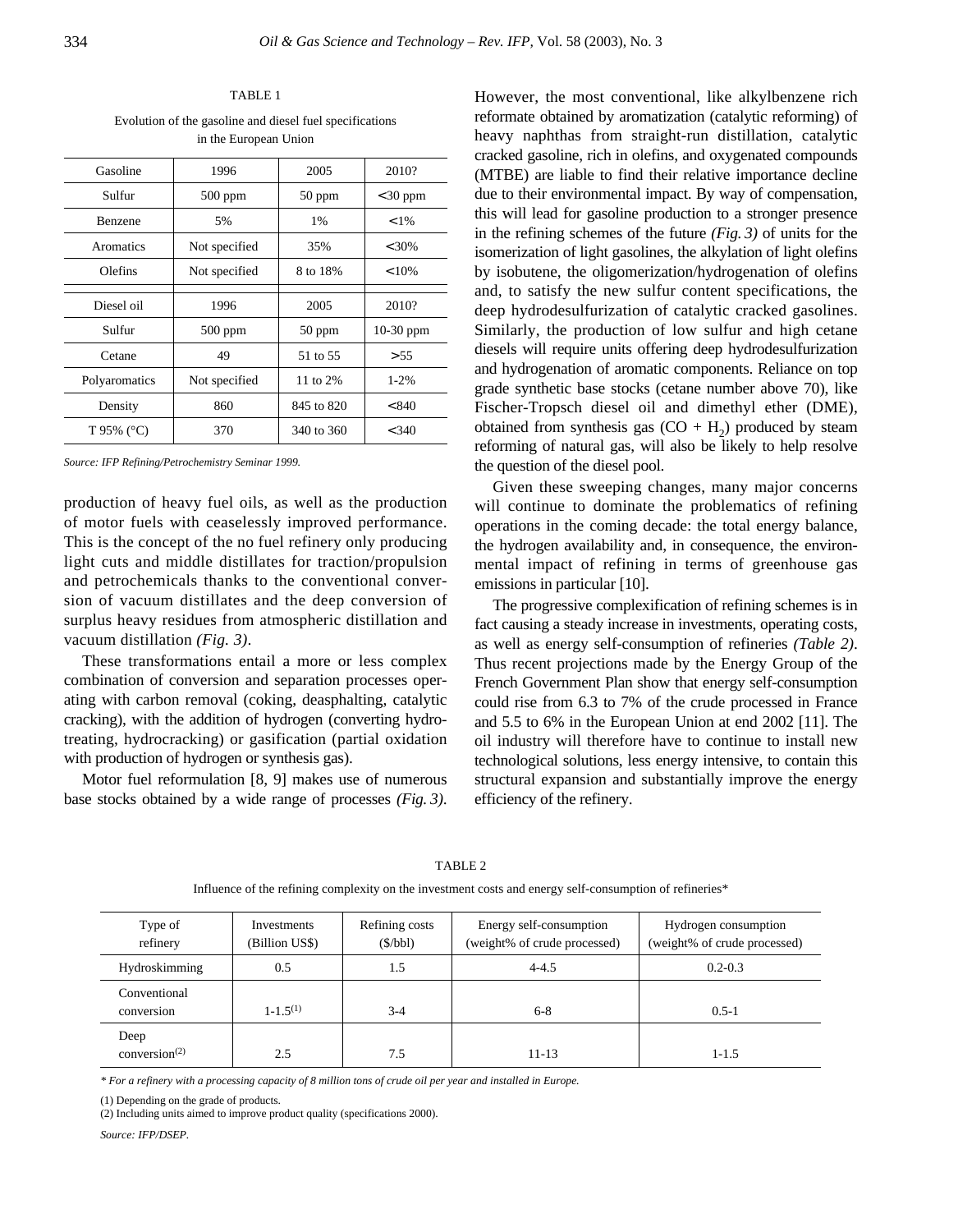The severization of motor fuel specifications, added to the hydroconversion of vacuum distillates and residues, will also generate a sharp rise in hydrogen consumption of the refinery. For example, a hydrotreating unit producing a 50 ppm sulfur diesel oil consumes 4 to 7 kg of hydrogen per ton of diesel oil processed, depending on the type of feedstock. In consequence, the hydrogen requirements of a complex refinery processing 8 Mt/year of crude oil, equipped with deep conversion units and focused on the production of motor fuels meeting the European standards of 2005, amount to around 1 to 1.5% by weight of the crude processed, or about 100 000 t/year *(Table 2)*. In fact, the catalytic reforming unit, which produces high octane gasoline base stocks and is the only process supplying hydrogen in a conventional refining scheme, is unable to satisfy such huge hydrogen needs. Accordingly, units dedicated to the production of hydrogen by partial oxidation of residues or steam reforming of natural gas *(Fig. 3)* will have to be installed, but at the price of a sharp increase in costs and carbon dioxide releases. Each ton of hydrogen produced from natural gas will release 11 t of  $CO<sub>2</sub>$ , and the situation is even worse with residues (15 t of  $CO<sub>2</sub>/t$  of H<sub>2</sub>). While carbon dioxide emissions associated with refining only accounted for  $4\%$  of total  $CO<sub>2</sub>$  emissions in France in 1999, these emissions are destined to grow sharply in the next ten to fifteen years, an increase estimated at 40% of the present values in the European union as a whole. The processes of severization of motor fuel standards and of deep conversion of residues must therefore be balanced, to optimize their development, with the attendant increase in carbon dioxide emissions that raise a major difficulty for refining. This context is likely to encourage the development of new purification processes, that consume little or no hydrogen, for example, the biodesulfurization used as a finishing step.

#### **2 HEAT AND/OR POWER GENERATION**

In France, where 109 Mt of carbon were emitted in carbon dioxide in 1999, the heating of premises (25%), thermal power plants (9%) and energy supply to industry (21%) together account for 55% of the total of these emissions.

In the field of residential and tertiary heating, which represents 56% of home heating oil uses, of which French consumption amounted to 17 Mt in 1999, the efforts made to conserve energy have proved successful and annual decreases in the consumption of heating oil amounted to an accumulative 2.6 Mtoe between 1988 to 1997 [12]. The severization of home insulation standards and the improvement in the energy efficiency of boilers, above 90%, have hence effectively contributed to the decrease of  $CO<sub>2</sub>$  releases.

As regards power generation, which for years has been based exclusively on steam power plants burning coal, heavy fuel oil, nuclear fuel and sometimes gas, we have seen the progressive emergence of many technological innovations responsible for a steady increase in energy efficiencies, and hence, for the same installed capacity, a concomitant decrease in carbon dioxide releases [13]. This marked by the advent primarily of power plants with high unit capacity (250 MW) natural gas turbines, comprising a hot air compressor, a combustion chamber and an expansion turbine supplied with flue gases and driving the compressor as well as an alternating-current generator.

Thanks to the technological advances achieved in metallic alloys and heat exchange, the admissible temperature levels at the first stage of the turbine are in the range of 1400°C, and this, associated with compression ratios of 30, helps today to reach energy efficiencies approaching 40% and hence comparable to those of the best conventional steam power plants.

A new step was taken by the use of the cycle combining a gas turbine with a steam turbine *(Fig. 4)*. The exhaust gases from the gas turbine, which supplies 2/3 of the total installed capacity, are used in a waste-heat boiler. Since the outlet temperature of the gas turbine can reach 600°C, super heated steam at 550°C, gauged at 10 MPa, can be produced and serves to feed a two-or three-stage steam turbine. With the equipment available today, this produces energy efficiencies up to 60%. A combined cycle plant is composed of one or more sections, and the unit capacity of a section can reach 750 MW. Investment costs (500 to 700 \$/kW) is twice that of a gas turbine but half of that of a conventional steam power plant.

In refining, the search for a better upgrading of certain ultimate residues has led to the development of a new technology for the production of utilities: the integrated gasification combined cycle (IGCC) [14]. The elimination of all the impurities from the synthesis gas obtained in the gasification step, in order to supply the gas turbine without risk of damaging it, is nonetheless indispensable. A number





Combined cycle for power plant.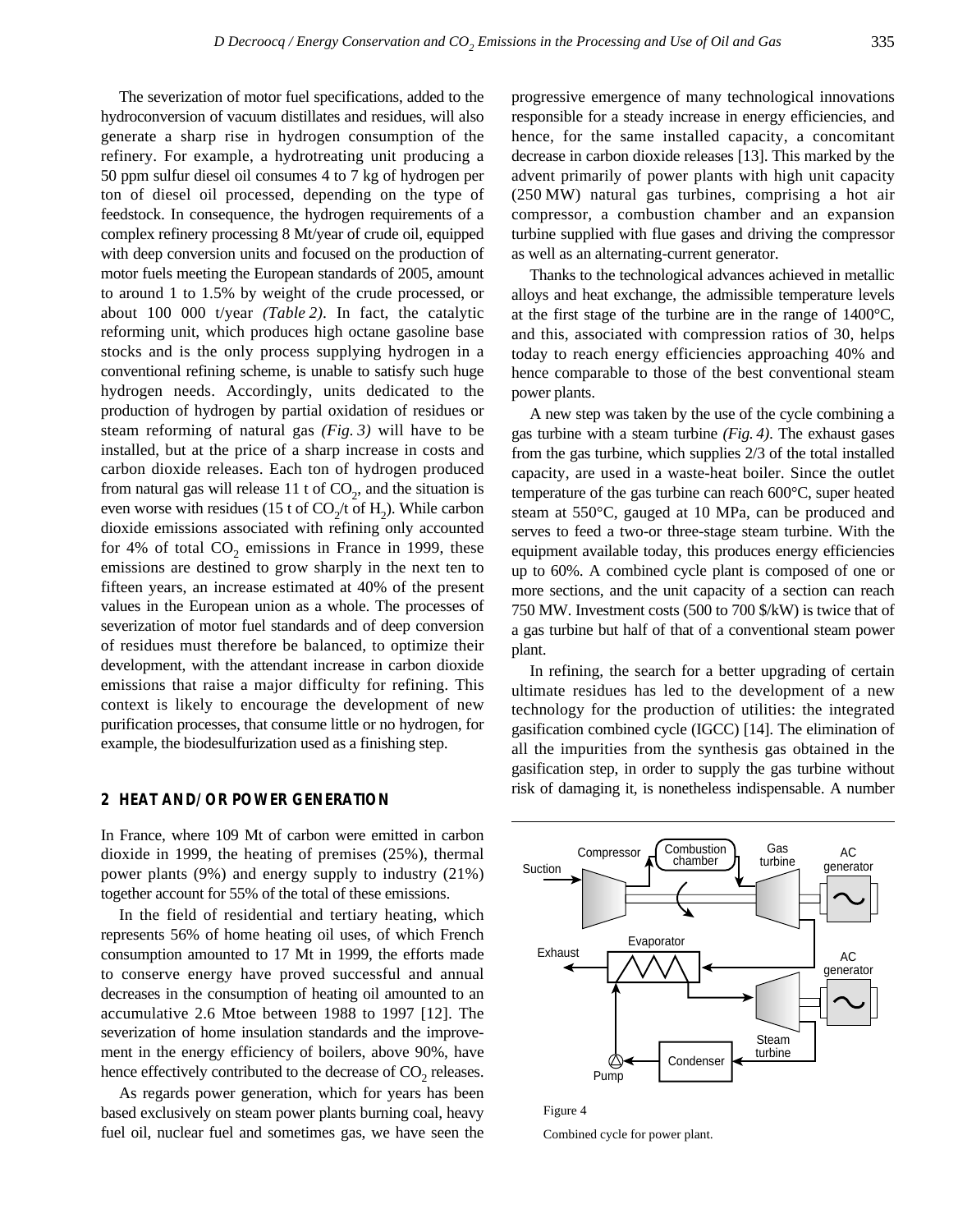of installations of this type are in operation in Europe, chiefly in The Netherlands and Italy. The energy efficiency of an integrated gasification combined cycle plant is around 45%. This is a very clean technology in environmental terms, but its investment cost remains high.

The latest arrival, cogeneration [15] or the combined production of work and heat, covers a set of techniques simultaneously delivering mechanical energy, usually employed to produce electricity by coupling with an a.c. generator, and heat energy. The basic advantage of these techniques resides in the fact that the conventional mechanical efficiency, around 40%, is doubled thanks to the recovery and use of the energy contained in the combustion gases and in the cooling circuits of a heat engine. At equivalent electricity and heat production, the total quantity of primary energy required, in the example in Figure 5, is thus 100 for the cogeneration system instead of 153 for separate units, representing a fuel economy of 35%. Different flowcharts can be found including:

- coupling of a conventional steam generator with a steam turbine;
- coupling of a gas turbine with a waste-heat exchanger placed on the exhaust gases;
- combined cycles associating a gas turbine with a wasteheat boiler with post-combustion to which is added a steam turbine which expands the high pressure steam produced by the boiler. The low pressure steam leaving the turbine supplies the heat distribution circuit;
- coupling of an a.c. generator with waste-heat exchangers running on drive fluids and exhaust gases.



Figure 5

Energetic balance of cogeneration.

The variety of technical solutions available in cogeneration today helps to meet very broad needs for electric power ranging from a few hundred kilowatts with a.c. generators to several megawatts using gas turbines, and even a few hundred megawatts for the large combined cycle or steam power plants. In Europe, The Netherlands, to supply electricity, and Germany, for heat networks, enjoy a significant lead in the field of cogeneration, while the United States is installing around 3000 MW of electric capacity obtained by cogeneration every year.

# **3 THE PROBLEMATICS OF AUTOMOTIVE TRANSPORT: THE ENGINE-FUEL COMBINATION [16, 20, 21]**

The environmental impact of road transport, which is growing steadily due to the increase in the number of vehicles and their annual mileage, remains a major social concern and hence continues to be the focus of a massive technological research and development effort aimed to fight against all the forms of air pollution for which it is responsible and whose impact on health and climate are henceforth universally acknowledged [16]. The stiffening of regulations in terms of emissions of private cars [17] has encouraged spectacular technological breakthroughs which, in the space of some thirty years, have helped to halve *(Fig. 6)* the exhaust releases of the main pollutants (CO, NOx, unburnt hydrocarbons, particulates) thereby providing, at the local scale, a significant improvement in urban air quality. These results have been obtained thanks to the advances in fuel formulations, the management of the air-fuel mixture, optimization of combustion in engines, and above all, post-treatment of effluents (three-way catalysis, oxidation catalysis, particulate filters) in the exhaust line.

At a more global scale, that of the greenhouse effect, road transport contributes worldwide to 23% of anthropogenic carbon dioxide releases and vigorous measures are also implemented to reduce fuel consumption and hence the corresponding carbon dioxide emissions at equivalent service. The prospects announced by the *Association of European Automotive Manufacturers (ACEA)* appear particularly ambitious in this respect *(Fig. 7)*. While in 1997 the average consumption of private cars built that year in Europe, all makes and vehicle types combined, amounted to 7.2 l/100 km (33.5 mpg), the *ACEA* has set a consumption target of 5.3 l/100 km (48 mpg) in 2008 and 4.5 l/100 km  $(52 \text{ mpg})$  in 2012. These values correspond to  $CO<sub>2</sub>$  emissions of 140 g/km and 120 g/km, the European Parliament recommending an even more drastic reduction to 90 g/km in 2010. Significant advances have certainly been made in this direction, imposed by geopolitical, industrial and economic constraints of fuel availability and cost, but many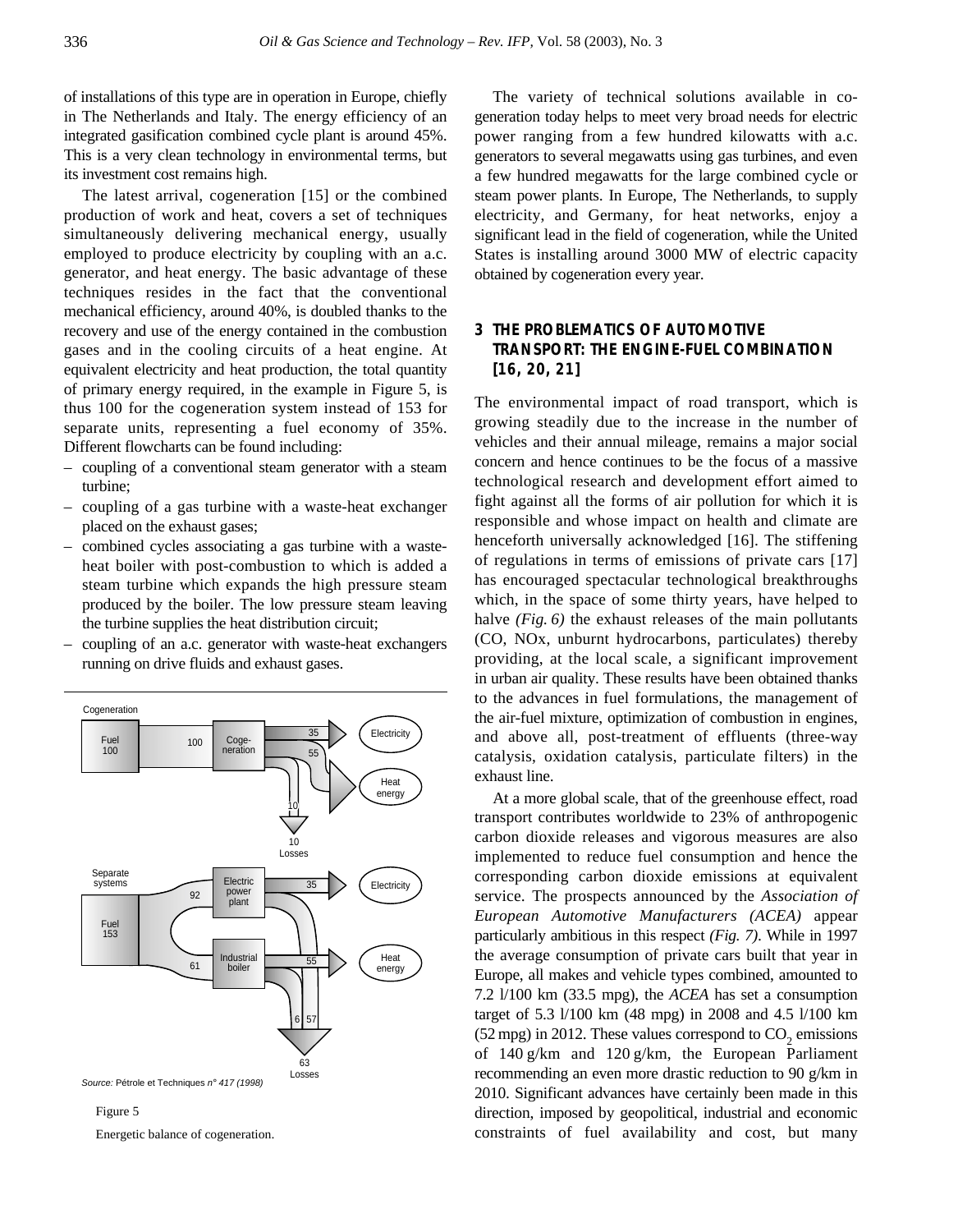

| g/km<br><b>MVEG</b> |                       | 2000 | 2005  |
|---------------------|-----------------------|------|-------|
|                     | CO                    | 2.3  |       |
| Gasoline            | НC                    | 0.2  | 0.1   |
|                     | <b>NO<sub>x</sub></b> | 0.15 | 0.08  |
|                     |                       |      |       |
|                     | CO                    | 0.64 | 0.5   |
| Diesel oil          | <b>NOx</b>            | 0.5  | 0.25  |
|                     | $HC + NOx$            | 0.56 | 0.3   |
|                     | PM                    | 0.05 | 0.025 |

Figure 6

Evolution of the antipollution regulations since 1970 for the private cars.



Scenario of cut in CO<sub>2</sub> emissions of private cars for the European Union.

technological breakthroughs are still needed to reach the above values, especially since the growing sophistication of vehicle attachments (air-conditioning, for example) tends to increase fuel consumption [18]. By way of illustration, Figure 8 positions the performance of private cars with manual gearshifts manufactured by German automakers between 1997 and 1999. We find that their carbon dioxide emissions, with the exception of direct injection diesel vehicles, are still substantially higher than the future 2008 and 2012 standards shown in the graph by horizontal lines. Besides, it must be also be remembered that the penetration of an innovation into the existing automobile fleet is a very slow process which demands a decade or so to affect more than half of the fleet.

Apart from the reformulation of conventional fuels (gasoline, diesel oil) already addressed with respect to refining, the work done to reduce carbon dioxide emissions is structured along three force lines *(Fig. 9)*: the improvement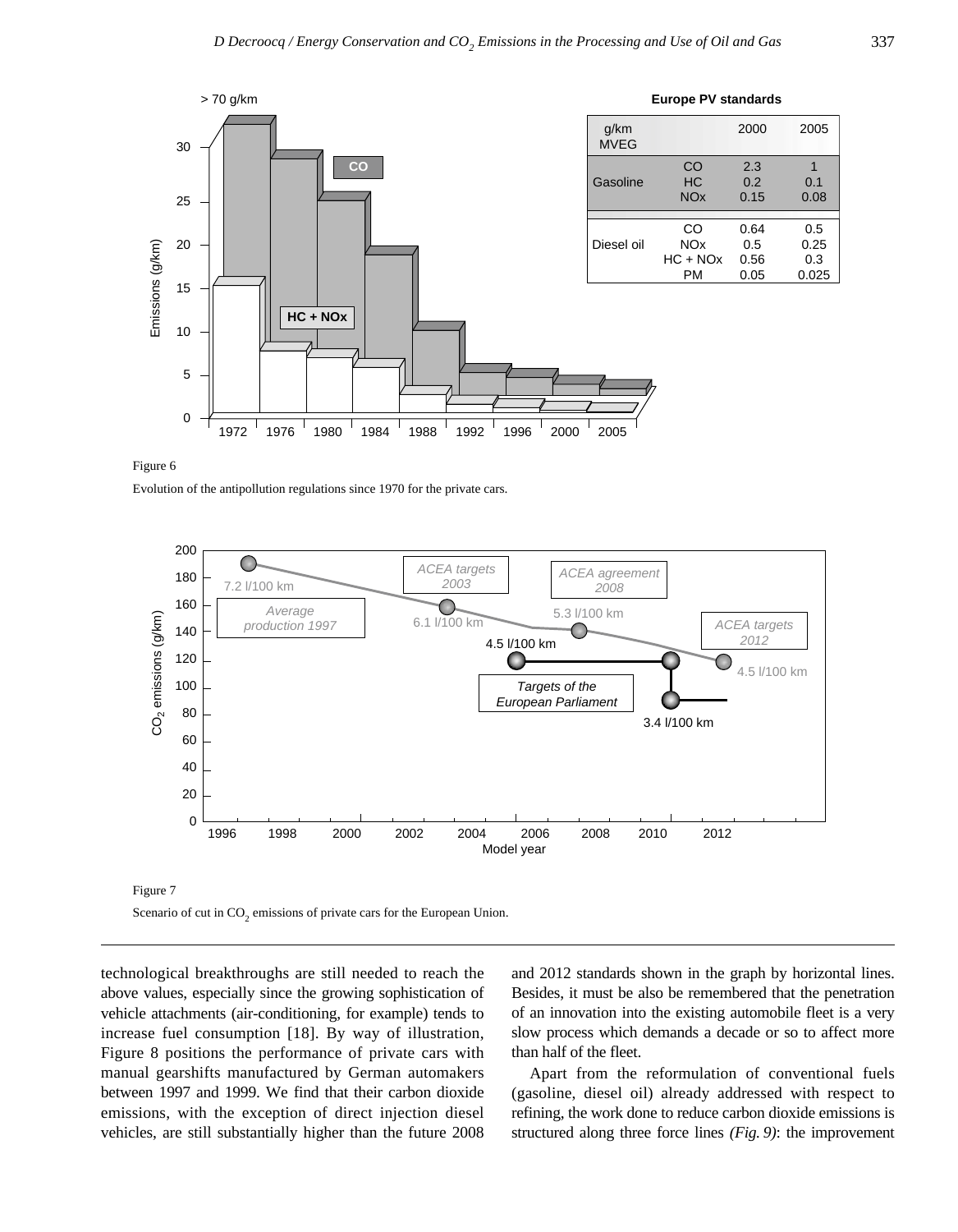

Figure 8

Performances of a group of German private cars compared with the future standards of CO<sub>2</sub> emissions.



of conventional heat engines (spark ignition and diesel engines), the use of new fuels (biofuels, liquefied petroleum gas LPG, compressed natural gas CNG, hydrogen and methanol) and the development of alternative engines (hybrid, electric with battery or fuel cell) [19-21].

As to gasoline engines, miscellaneous technical variants such as the recycling of a fraction of exhaust gases, which improves efficiency and decreases nitrogen oxides, have

been implemented but a decisive step was taken with direct injection of the fuel into the cylinder, a technology that provides many advantages: the possibility of using higher compression ratios, better heat efficiency, reduced consumption or over consumption particularly during cold startings, better response during transient operating phases. Thanks to direct injection, two alternative engine combustion modes are available:

- a conventional mode operating at stoechiometry and treating the exhaust gases in a three-way catalytic converter;
- a stratified feed mode operating with total excess air, the stratification of the feed allowing a sufficient local fuel-air ratio at the spark plug to ensure starting followed by correct propagation of combustion.

It is basically advances in electronics which, by offering great flexibility in injection and ignition controls, have enabled the optimal control of these engines running on lean mixtures [21-22].

Direct fuel injection and control of stratified combustion make it possible to approach the efficiency of diesel engines and to cut consumption by 15 to 30% *(Fig. 8)*. On the other hand, running with excess air is incompatible with the treatment of effluents by three-way catalysis and hence increases NOx emissions. To make the most of their advantages in terms of efficiency and carbon dioxide release, the direct injection gasoline engines of the future will therefore have to try to control their nitrogen oxide emissions.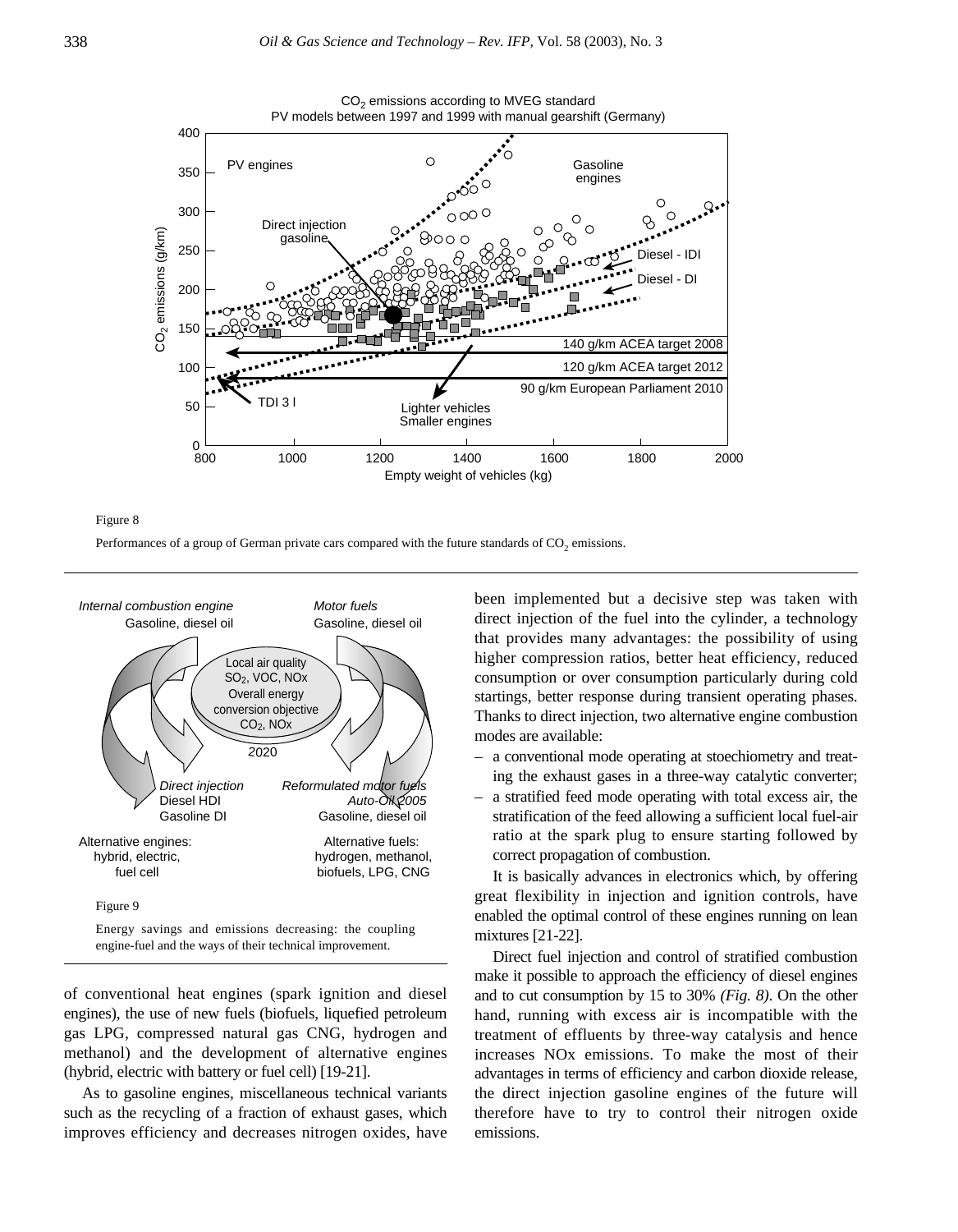If we now turn our attention to the diesel engine, we find that the increase in the penetration rate of diesel vehicles in European cars in circulation, which was 28% in 1999 and which could reach 40% in 2010, propelled by the better efficiency of the diesel engine compared with the gasoline engine, already tends to reduce consumption and hence carbon dioxide releases.

Historically, the development of the diesel engine for private cars was associated with the adoption of the so-called precombustion chamber technology, which consists in injecting the diesel oil into an auxiliary volume of the main chamber whose geometry is designed to generate strong turbulence. This process helps to initiate and propagate combustion in conditions that favor the lowering of noise and smoke, at the cost of higher heat losses, which accordingly lower the efficiency. Subsequently, the generalization of the multi-valve and supercharging techniques, designed to increase the quantity of air intake per cycle, but above all, the progressive adoption of direct injection, which was until recently reserved for trucks and utility vehicles, has led to a significant increase in performance both in terms of torque, power, pollutant emissions, noise and, in general, driving comfort. In this context, two major technologies have been developed: the pump injector the and the common rail high pressure injection [21, 22].

Combined with an increasingly complex electronic power system, the pressure levels reached, from 130 to 200 MPa, favor a very fine fuel spray, thereby guaranteeing immediate vaporization and very good mixing quality with comburent air. Moreover, the 3D numerical simulation of the hydrodynamics/transfers/chemical reactions coupling has allowed a very accurate geometric design of the intake manifolds and the combustion chamber. The combination of these technologies, the lightening of the moving parts and the decrease in friction have offered many advantages to second generation diesel engines, affecting the reduction of consumption, the NOx/particulates compromise and ease of control. Direct injection accordingly decreases consumption by about 15% compared with the precombustion chamber diesel engine, while the latter already offers a similar gain over the conventional gasoline engine. To offset its low carbon dioxide emissions *(Fig. 8)*, the diesel engine remains handicapped by substantially higher NOx and particulate emissions than its gasoline counterpart equipped with a threeway catalytic muffler. Hence the importance of the work done on DeNOx catalysis, whose implementation will be favored by lowering the sulfur content of the diesel oil, and particulate filters.

Finally, for the heat engines of the future, great hopes are placed in the development of new combustion modes (autoignition controlled by maintaining a residual fraction of burnt gases in the cylinder for the gasoline engine or homogeneous combustion for the diesel engine) which, by introducing new requirements on motor fuels, will also, if they prevail in the future, put into question the very representativity of the octane and cetane numbers to qualify combustion in piston heat engines.

Among liquid alternative fuels [20] are biofuels used in small proportions in conventional fuel formulations. This is the case, for example, of vegetable oil methylesters (rape, sunflower) whose incorporation in proportions lower than 5% in diesel oil is perfectly tolerated by modern diesel engines, as demonstrated by many studies in France and Italy, and is accompanied by a slight reduction in pollutant emissions. Ethanol, obtained from cereals, beets and sugar cane (Brazil) can be used as gasoline, either alone or in a mixture, but in the latter case, it is preferably incorporated in the form of ethyl tert-butyl ether, which displays better compatibility with hydrocarbons.

The use of gaseous fuels in place of gasoline offers definite advantages in terms of energy efficiency and pollutant emissions, without demanding major engine modifications. Compared with gasoline, liquefied petroleum gas (LPG), accessible at moderate cost, can cut carbon dioxide emissions by 10%, and its importance is amply demonstrated, chiefly on specialized fleets (taxis, light utility vehicles, urban buses).

Similarly, reliance on compressed natural gas (CNG) at 20 MPa is a tried and proven solution concerning 500 000 vehicles today worldwide. On engines adjusted accordingly, the CNG procures significant advantages which offset a costly energy supply. The energy efficiency is about 10% higher than gasoline engines but still inferior to direct injection diesel engine performance, while carbon dioxide emissions are cut by 20%. Its chief drawback concerns storage, which is highly penalizing from the weight, size and safety standpoint, although the use of composites should ultimately improve its prospects.

This brings us to the direct use of hydrogen as an automotive fuel. While it offers advantageous combustion properties (high propagation velocity, extended operating range in lean mixture and absence of  $CO<sub>2</sub>$  in the burnt gases), its use nonetheless raises many problems: low resistance to auto-ignition limiting the compression ratio, detonating power, low energy content per unit volume, and above all problems of storage and safety. Hydrogen can be stored either compressed at 20 MPa, in liquid form in cryogenic tanks, or converted to metallic hydrides, but none of these alternatives is fully satisfactory. To circumvent these difficulties, the focus has shifted to potential hydrogen precursors, such as methanol, which can be stored easily in liquid form and which supplies hydrogen by decomposition in an onboard reformer.

To complete this review, and although this point is not at the heart of this review dedicated to the uses of oil and gas, it is also important to mention the work on the development of alternative engines, essentially electric, for which some studies predict that they could occupy a market share of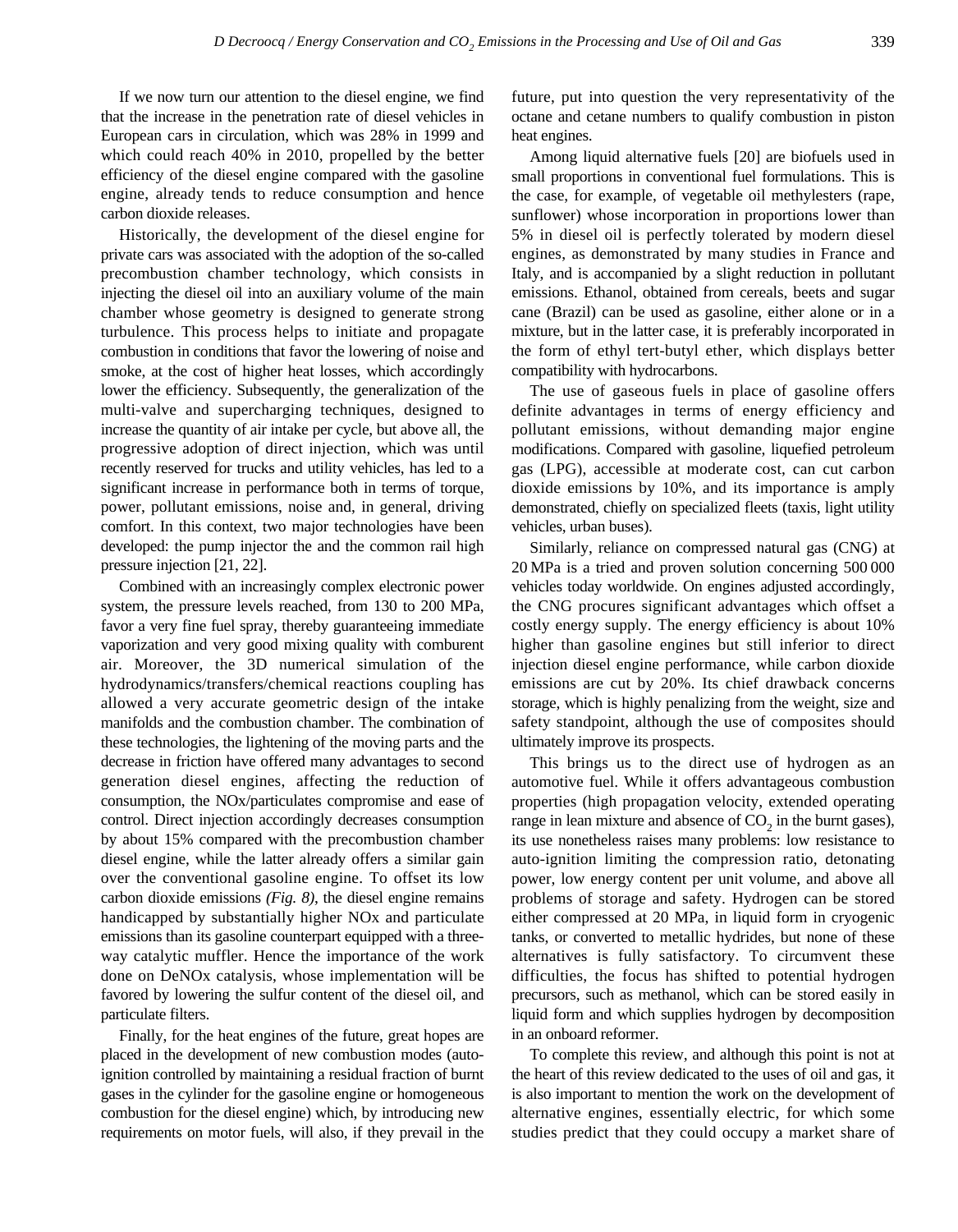about 10% for private cars by the 2010-2015 horizon. Electric vehicles can carry energy in two forms: batteries or fuel. In the former case, the most widespread batteries (Ni-Cd or Li-C) only give electric vehicles a short range, around 100 to 200 km, posing a major obstacle to their spread and in any case limiting their use to urban zones. In the latter case, the fuel, in this case hydrogen, stored under pressure or produced in an onboard methanol reformer for example, is converted to electricity in an electrochemical cell (fuel cell). For applications to electric vehicles, the most classic ones run at low temperature and include Pt/graphite electrodes and electrolytic membranes of perfluoric acid polymer. Fuel cell vehicles are currently the subject of many research and demonstration programs because they offer the advantage of eliminating the problem of range, for vehicles equipped with an onboard methanol reformer.

The major advantage of electric vehicles over conventional heat engines is their zero or low level of pollutant emissions. Their drawbacks include the weight and size of the equipment (battery, cell, onboard reformer) but above all their cost, which is particularly high because the series effect is still negligible, and this considerably hampers their development and limits their use to specialized fleets.

In many respects, the hybrid vehicle, which combines a heat engine with an electric engine, therefore seems to be more promising. This combination is effected through a series-parallel coupling where the energy released by the heat engine can be sent either to the wheels, or via a generator to battery storage *(Fig. 10)*. The hybrid vehicle is distinguished by high energy efficiencies, 50 to 80% higher than heat engines, and pollutant emissions reduced by a factor of 2 to 5, thereby accumulating the advantages of the two types of engine, while minimizing their drawbacks: elimination of pollutants in urban zones by use of the electric engine, long range and driving comfort of a heat engine on the road.

The success achieved in Japan by the first versions of hybrid vehicles appears to promise them a fine future, provided this category of vehicle can be proposed at a competitive price. It must also be pointed out that in the case of a fuel cell running on hydrogen, obtained by the decomposition of methanol, a hybrid solution is indispensable because the only one compatible with the transient phases of the use of the vehicle.

In terms of carbon dioxide emissions, to be able to compare the respective advantage of these different technologies, it is nonetheless indispensable to go beyond the performance of the converters and to make an overall balance "from well to wheel" [23] of the entire production/use chain *(Fig. 11)*. Thus for conventional fuels, carbon dioxide is primarily emitted during their combustion in heat engines, while the refining of gasolines and diesel oils only makes a modest contribution to the overall balance. In the case of hydrogen, the opposite situation prevails: its production from hydrocarbons and/or methanol is in fact highly penalizing in terms of  $CO<sub>2</sub>$  emissions, although its combustion inherently only liberates water.

From the analysis of fuel systems and conventional and alternative engines *(Fig. 11)*, it appears that the direct injection diesel engine, featuring high performance and massively distributed, represents the technological solution whose short term impact is greatest on the reduction of  $CO<sub>2</sub>$ emissions. The use of natural gas in a combustion engine optimized for this type of fuel also represents a valid alternative. Besides, subject to a more detailed ecological balance, fuels produced from biomass represent a method for recycling carbon dioxide, via photosynthesis, which merits consideration.

Conversely, the use of hydrogen obtained from fossil energy, even in a high efficiency converter like the fuel cell, does not seem to offer any considerable advantage [24] over



Figure 10

Combinations of heat and electric engines for hybrid vehicle.





Well-to-wheel  $CO<sub>2</sub>$  emissions for various cars technologies.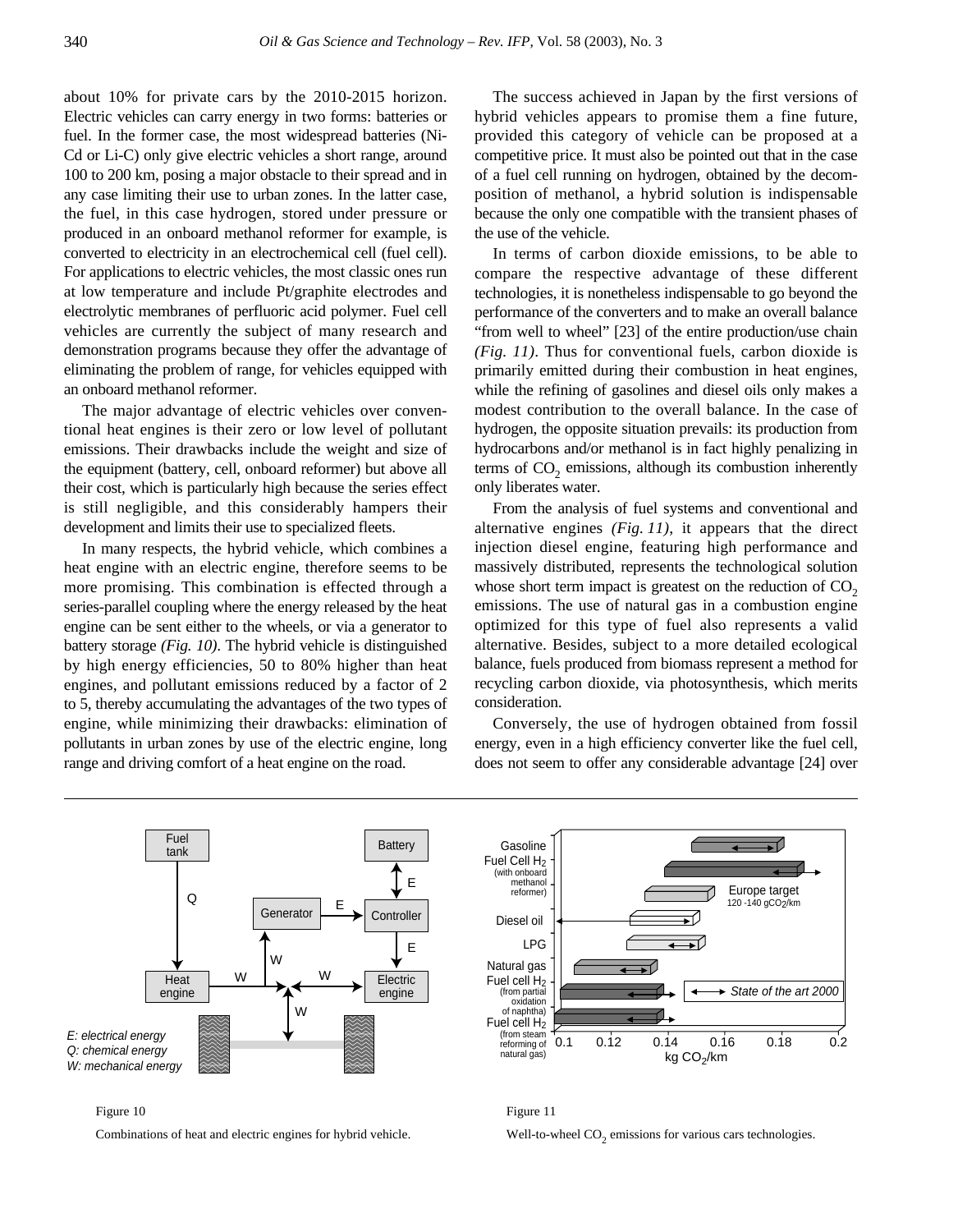the above alternatives in terms of the absolute quantities of CO<sub>2</sub> emitted *(Fig. 11)*. It must nonetheless be observed that the  $CO<sub>2</sub>$  releases associated with the production of hydrogen occur on the same site, in concentrated form, and not diluted and dispersed at the outlet of automobile exhaust pipes.

### **4 CURATIVE MEASURES: CAPTURE AND SEQUESTRATION OF CARBON DIOXIDE [25]**

In conclusion, we can mention the guidelines aimed to remedy carbon dioxide emissions, followed in terms of curative measures of capture and sequestration.

For concentrated emission sources, in a thermal power plant for electricity generation for example, carbon dioxide can only be captured after or before combustion *(Fig. 12)*. Decarbonation after combustion involves the treatment of the flue gas of the plant and, to be effective and economically viable, this must be done preferably on effluents relatively rich in carbon dioxide, which presumes the combustion with pure oxygen and not air. Various processes can be used in the actual carbon dioxide separating step: liquefaction or fractional distillation, adsorption, selective diffusion through membranes and above all absorption in amine aqueous solutions. The supplementary flue gas treatment causes a decrease in the overall energy efficiency of 15% for a combined cycle plant and a significant additional cost per kilowatt hour produced.

Decarbonation before combustion is based, for example, on the fabrication on a hydrogen rich fuel by steam reforming or partial oxidation of hydrocarbons, conversion of carbon monoxide from the synthesis gas obtained and capture of the carbon dioxide, while the hydrogen enriched gas obtained is used to supply the thermal power plant. Note also that decarbonation before combustion is the only feasible method to effectively fight against carbon dioxide emissions by a large number of small dispersed sources.

The sequestration of the carbon dioxide thus recovered can be permanent or temporary, passive or active, and makes use of the three states of matter: gas, liquid, solid. Among the available alternatives, although many unknowns still subsist at this stage, are the following:

- Injection in geological formations of high porosity and permeability with sealed layer at the top: confined or open aquifers, depleted or active oil and gas reservoirs, coal seams, fractured limestone formations. The processes responsible for trapping are hydrodynamic and structural, physicochemical (dissolution) or chemical (carbonate formation).
- Injection in oceans in gaseous form at shallow depth, compressed and mixed with seawater at medium depth (200-300 m), in the liquid state around 1000 m depth or at even greater depth with the possible formation of hydrates.
- Biochemical sequestration by land and marine ecosystems.

#### **ACKNOWLEDGEMENTS**

The author is grateful to MM. Alain Morcheoine *(ADEME)*, André Douaud *(IFP)*, Philippe Pinchon *(IFP)*, Jean-Bernard Sigaud *(IFP)*, Colin Baudouin *(IFP)*, Jean-François Gruson *(IFP)*, Stéphane His *(IFP)*, Jean-Pierre Jonchère *(IFP)* for all the elements that they have communicated.



Figure 12

Fossil fuel power plant and elimination of  $CO<sub>2</sub>$  from flue gas.